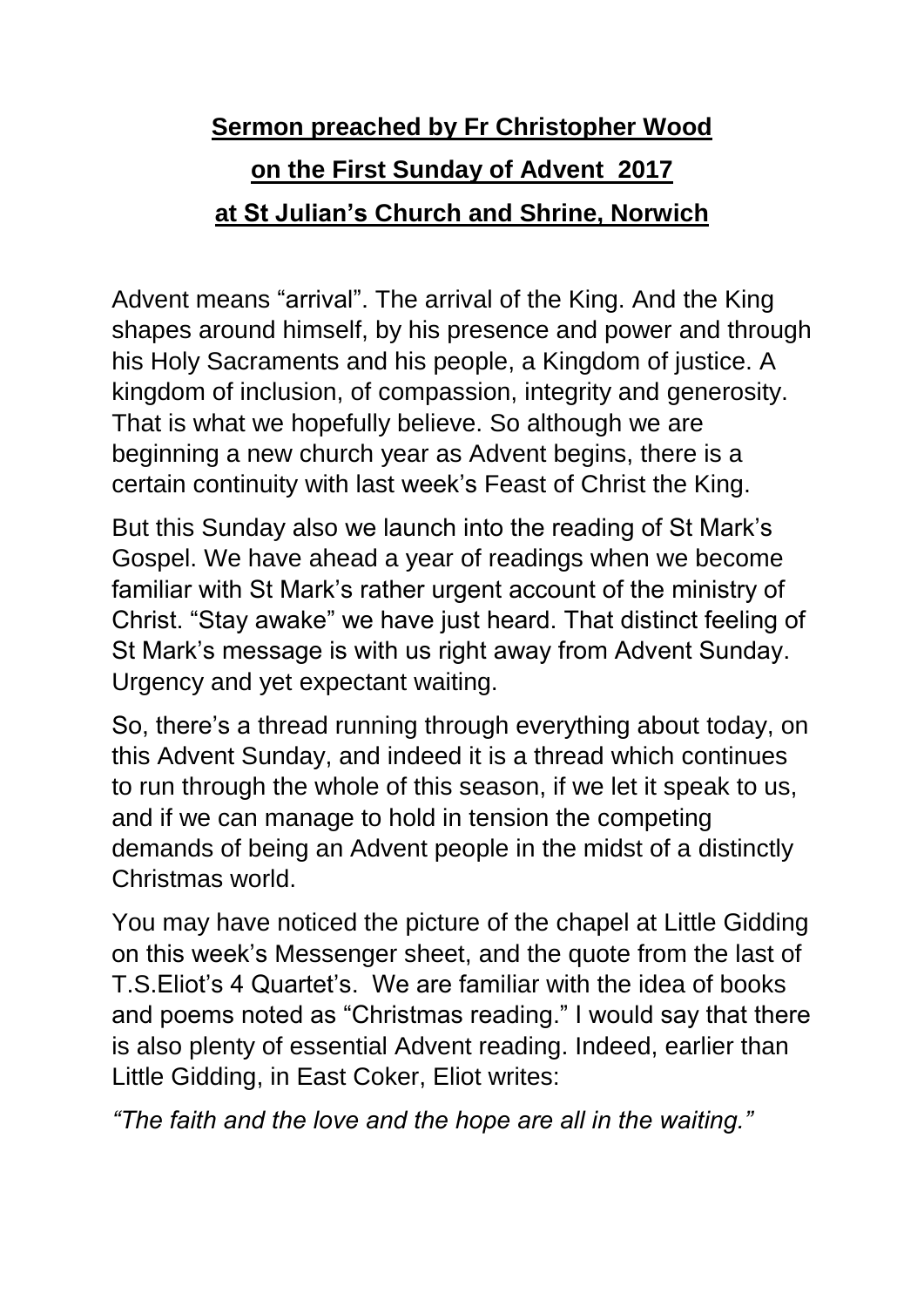I am sure that Eliot's work had been thoroughly digested by another poet, the somewhat haunted priest R S Thomas, because, in what he says in a Summer context, he offers to us perhaps as the meaning of Advent in the last line of his poem "Kneeling," which begins:

*Moments of great calm, Kneeling before an altar Of wood in a stone church In summer, waiting for the God To speak; . . . . . . Prompt me, God; But not yet. When I speak, Though it be you who speak Through me, something is lost. The meaning is in the waiting.*

Great poets, like the season of Advent, are pointing us, compelling us, forward to the understanding of something important. We are, I think, to seek to develop an affinity with Infinity.

The most famous words associated with this cell I hardly need to repeat now. But Julian's expectant waiting and confidence that "all shall be well", is not the blind optimism of someone whose perspective stretched only as far as Christmas. It is the thoughtful Wisdom of a woman who understood that if your perspective is infinity, then you have understood the nature of your journey, your waiting, your suffering and all your life experience, and indeed you have understood the meaning of incarnation.

The prophet Isaiah speaks to-day of an almost distilling wind that will take so much away. Things we may now feel are so pressingly troubling or important. St Paul speaks of the spiritual graces, the nourishment that will strengthen us to the end until all is revealed. All of this concerns that same long view which is at the heart of any and every life of faith.